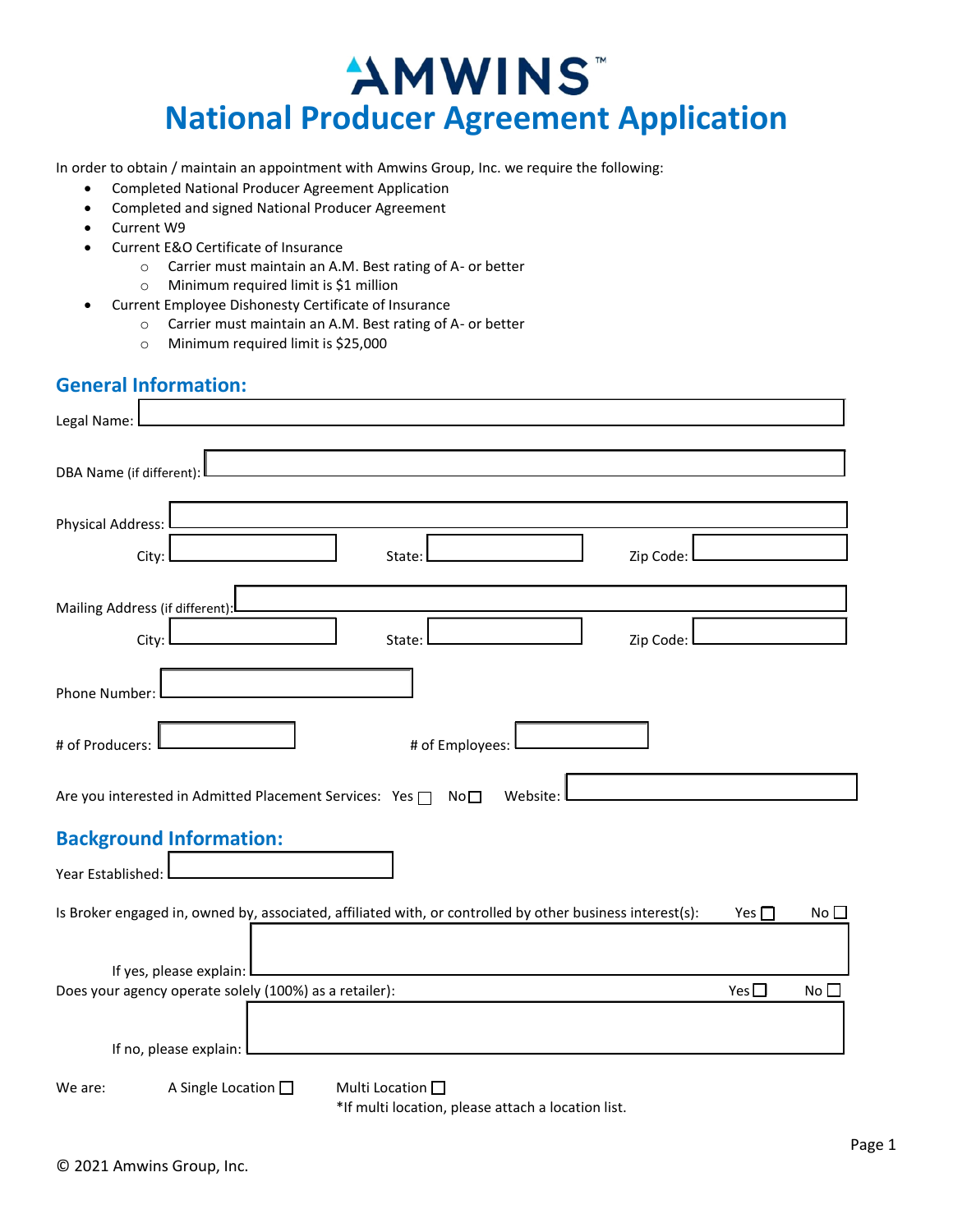### **Operations:**

| <b>Contact</b> | Name: | Phone:                                                                                             | <b>Email Address:</b> |
|----------------|-------|----------------------------------------------------------------------------------------------------|-----------------------|
| Principal      |       |                                                                                                    |                       |
| Marketing      |       |                                                                                                    |                       |
| Accounting     |       |                                                                                                    |                       |
| E&O            |       |                                                                                                    |                       |
| Licensing      |       |                                                                                                    |                       |
| IT             |       |                                                                                                    |                       |
|                |       |                                                                                                    |                       |
|                |       | If you have a single email address you would like us to send policy issuance to, please provide: l |                       |

#### **Accounting:**

| Percent of business that is premium financed: |  |
|-----------------------------------------------|--|
| Primary premium finance companies used: L     |  |

Please provide bank account information below:

\* If you have multiple locations, do you have centralized accounting? If not, please attach premium account information (see below), contact name and email address for each location.

| Premium Account -          |                                                                                                 |
|----------------------------|-------------------------------------------------------------------------------------------------|
| <b>Bank Name:</b>          |                                                                                                 |
| <b>Account Name:</b>       |                                                                                                 |
| <b>Account Number:</b>     |                                                                                                 |
| Alternative Pay To Name: I |                                                                                                 |
|                            |                                                                                                 |
| ACH Number (Routing #): L  | ${\sf I}$ Wire Number (Routing #): ${\sf I}$                                                    |
|                            | For Future consideration: Would you like to be able to pay premiums online?<br>Yes $\Box$<br>No |

#### **Premium Volume & Distribution:**

Top 5 Insurance Companies:

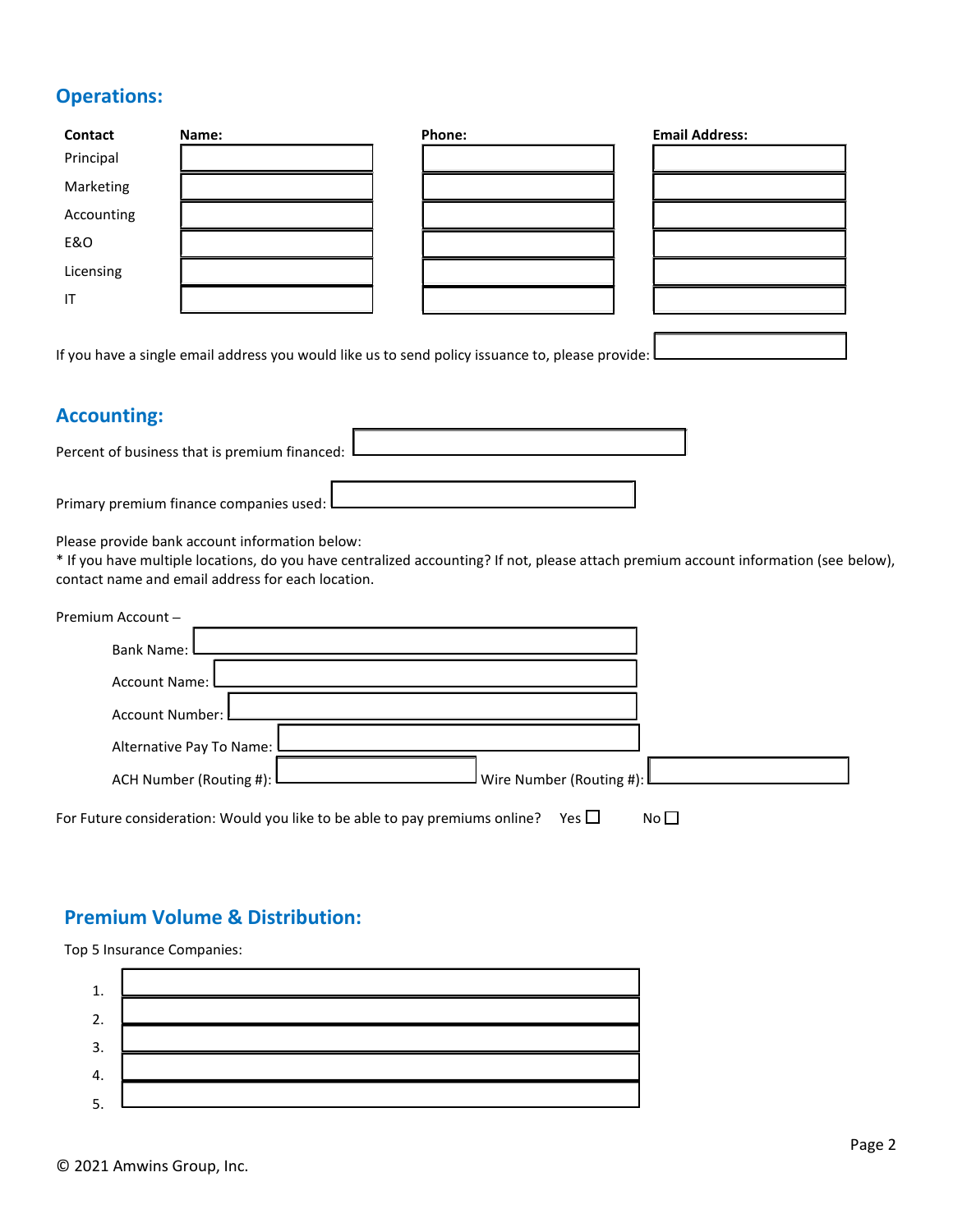#### Top 5 MGAs / Wholesalers:

| 1. |                                                                    |       |                 |  |
|----|--------------------------------------------------------------------|-------|-----------------|--|
| 2. |                                                                    |       |                 |  |
| 3. |                                                                    |       |                 |  |
| 4. |                                                                    |       |                 |  |
| 5  |                                                                    |       |                 |  |
|    | Do you have a small account department?<br>If yes, Annual Premium: | Yes l | No <sub>1</sub> |  |

Please indicate premium in the following classes during the past twelve months:

| <b>Class</b>               | <b>Written Premium</b> | <b>Class</b>            | <b>Written Premium</b> |
|----------------------------|------------------------|-------------------------|------------------------|
| <b>Commercial Property</b> |                        | Energy                  |                        |
| Commercial GL              |                        | <b>Group Benefits</b>   |                        |
| <b>Commercial Auto</b>     | \$                     | Healthcare              |                        |
| Umbrella                   |                        | Marine                  |                        |
| <b>Workers Comp</b>        |                        | Pollution/Environmental |                        |
| Professional Liability     | \$                     | Product Liability       |                        |
| Construction               | \$                     | <b>Product Recall</b>   | Ş                      |
| Other:                     |                        |                         |                        |

## **Due Diligence:**

|                                                                                                                     | Has any principal or employee ever been charged with or convicted of a crime? | Yes $\Box$ | $N_O \Box$ |  |  |  |
|---------------------------------------------------------------------------------------------------------------------|-------------------------------------------------------------------------------|------------|------------|--|--|--|
| "Crime" indicates any felony or misdemeanor. Disclosure of minor traffic accidents need not be included.            |                                                                               |            |            |  |  |  |
| "Convicted" includes entering a plea of quilty or nolo contendere (no contest), or receiving probation, a suspended |                                                                               |            |            |  |  |  |
| license, or a fine.                                                                                                 |                                                                               |            |            |  |  |  |
|                                                                                                                     |                                                                               |            |            |  |  |  |

| If yes, please explain: L |  |
|---------------------------|--|

Has any license pertaining to any type of insurance related activity and held by any principal employee ever been revoked, Yes  $\square$ suspended, or withdrawn by action of any regulatory authority?  $No$ 

| --                          | - |  |  |  |
|-----------------------------|---|--|--|--|
|                             |   |  |  |  |
|                             |   |  |  |  |
|                             |   |  |  |  |
|                             |   |  |  |  |
|                             |   |  |  |  |
|                             |   |  |  |  |
|                             |   |  |  |  |
|                             |   |  |  |  |
|                             |   |  |  |  |
|                             |   |  |  |  |
| If yes, please explain: $L$ |   |  |  |  |
|                             |   |  |  |  |